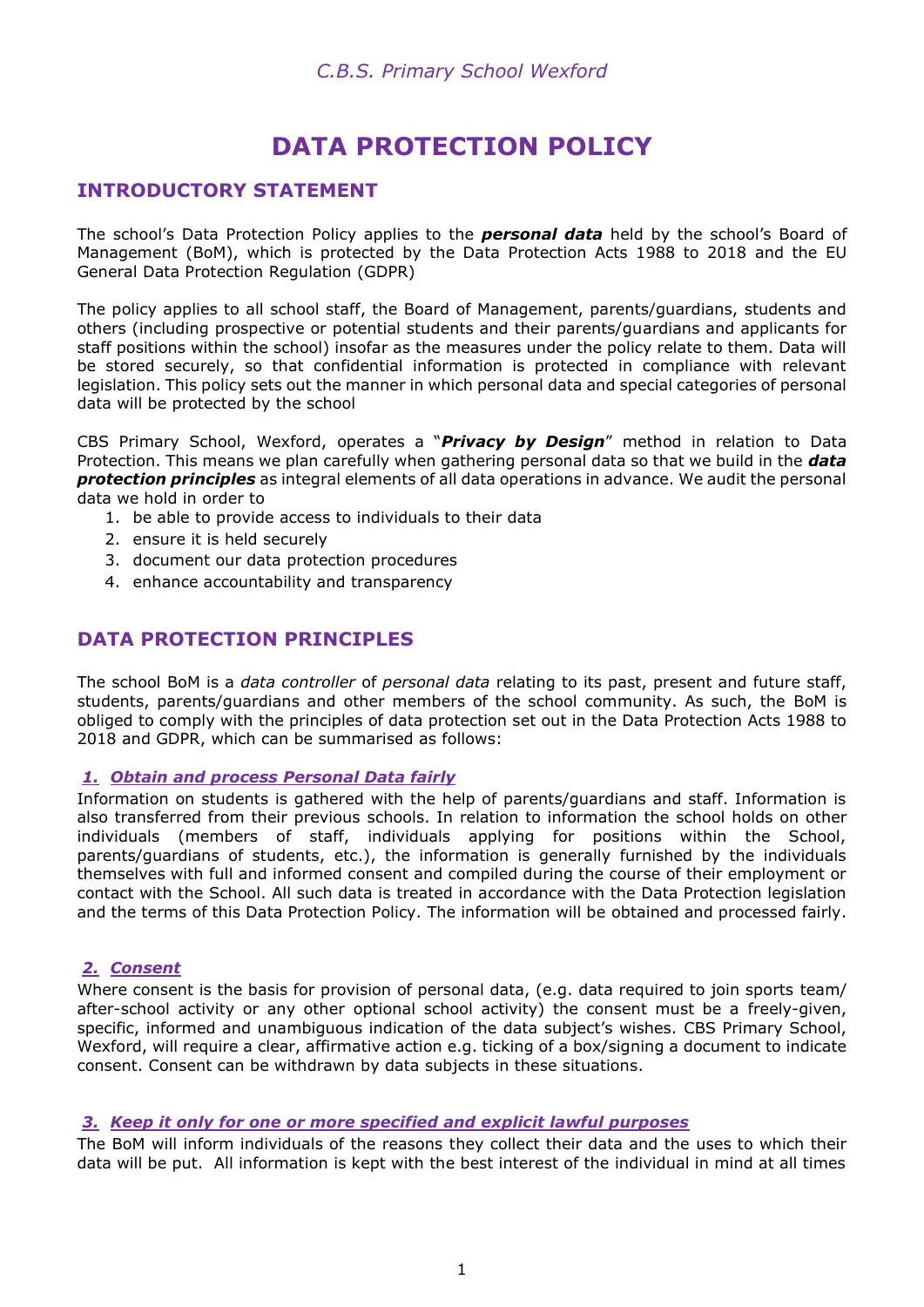#### *4. Process it only in ways compatible with the purposes for which it was given initially*

Data relating to individuals will only be processed in a manner consistent with the purposes for which it was gathered. Information will only be disclosed on a 'need to know' basis, and access to it will be strictly controlled

### *5. Keep Personal Data safe and secure*

Only those with a genuine reason for doing so may gain access to the information. Personal Data is securely stored under lock and key in the case of manual records and protected with computer software and password protection in the case of electronically stored data. Portable devices storing personal data (such as laptops) are encrypted and password-protected

#### *6. Keep Personal Data accurate, complete and up-to-date*

Students, parents/guardians, and/or staff should inform the school of any change which the school should make to their personal data and/or sensitive personal data to ensure that the individual's data is accurate, complete and up-to-date. Once informed, the school will make all necessary changes to the relevant records. Records must not be altered or destroyed without proper authorisation. If alteration/correction is required, then a note of the fact of such authorisation and the alteration(s) to be made to any original record/documentation should be dated and signed by the person making that change

#### *7. Ensure that it is adequate, relevant and not excessive*

Only the necessary amount of information required to provide an adequate service will be gathered and stored

#### *8. Retain it no longer than is necessary for the specified purpose or purposes for which it was given*

As a general rule, the information will be kept for the duration of the individual's time in the school. Thereafter, the school will comply with DES guidelines on the storage of Personal Data relating to a student. In the case of members of staff, the school will comply with both DES guidelines and the requirements of the Revenue Commissioners with regard to the retention of records relating to employees. The school may also retain the data relating to an individual for a longer length of time for the purposes of complying with relevant provisions of law and or/defending a claim under employment legislation and/or contract and/or civil law. See **School Record Retention** table

# *9. Provide a copy of their personal data to any individual on request*

Individuals have a right to know and have access to a copy of personal data held about them, by whom, and the purpose for which it is held

# **SCOPE**

The Data Protection legislation applies to the keeping and processing of *Personal Data*. The purpose of this policy is to assist the school to meet its statutory obligations, to explain those obligations to School staff, and to inform staff, students and their parents/guardians how their data will be treated

The policy applies to all school staff, the Board of Management, parents/guardians, students and others (including prospective or potential students and their parents/guardians, and applicants for staff positions within the school) insofar as the school handles or processes their *Personal Data* in the course of their dealings with the school

#### *Definition of Data Protection Terms*

In order to properly understand the school's obligations, there are some key terms, which should be understood by all relevant school staff:

*Personal Data* means any data relating to an identified or identifiable natural person i.e. a living individual who is or can be identified either from the data or from the data in conjunction with other information that is in, or is likely to come into, the possession of the Data Controller (BoM)

*Data Controller* is the Board of Management of the school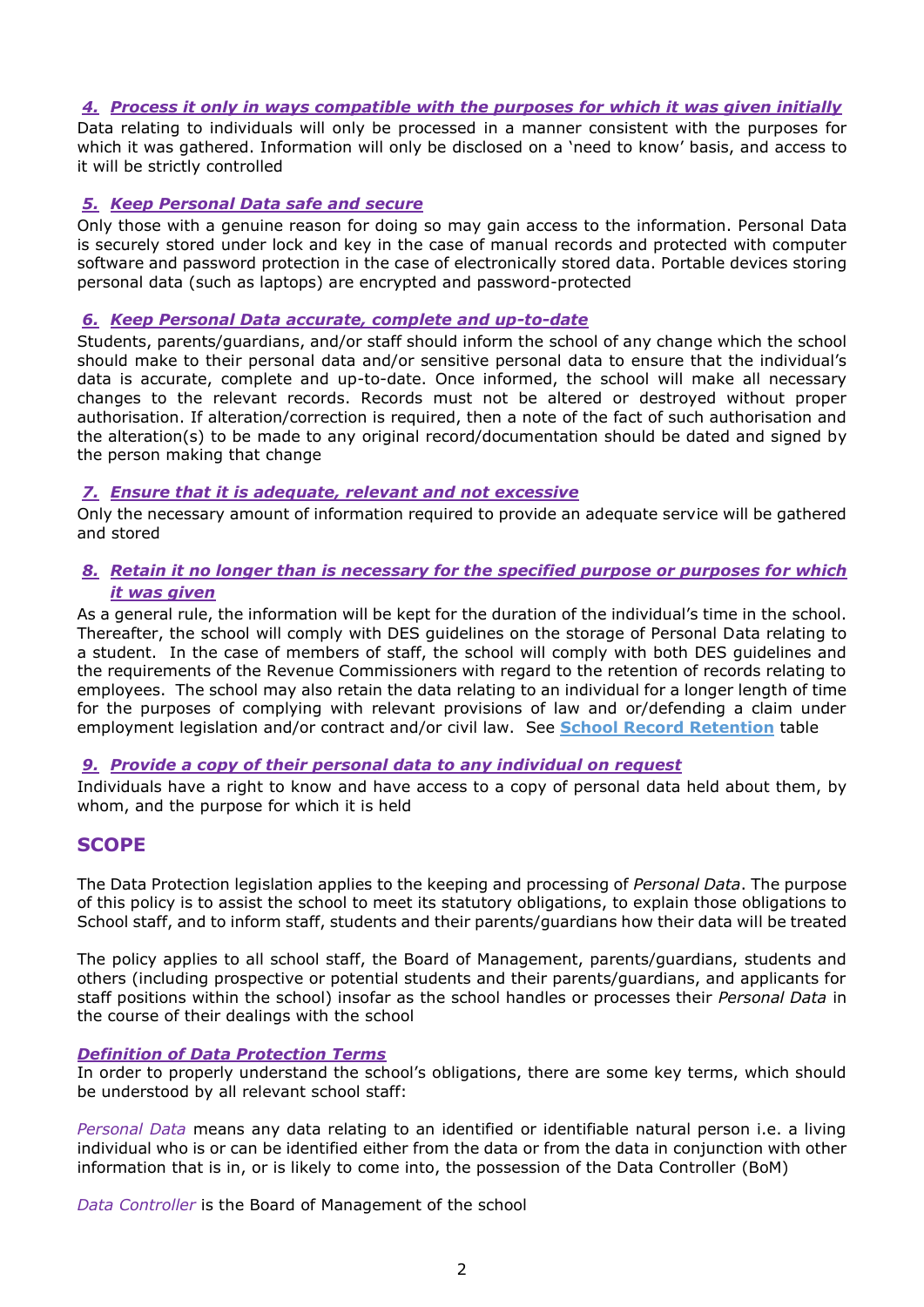*Data Subject -* is an individual who is the subject of personal data

*Data Processing* - performing any operation or set of operations on data, including:

- Obtaining, recording or keeping the data,
- Collecting, organising, storing, altering or adapting the data
- Retrieving, consulting or using the data
- Disclosing the data by transmitting, disseminating or otherwise making it available
- Aligning, combining, blocking, erasing or destroying the data

*Data Processor* - a person who processes personal information on behalf of a data controller, but **does not include an employee of a data controller** who processes such data in the course of their employment, for example, this might mean an employee of an organisation to which the data controller out-sources work. The Data Protection legislation places responsibilities on such entities in relation to their processing of the data. CBS Wexford uses the Primary school management software and primary school accounting packages from Aladdin.

*Special categories of Personal Data* refers to *Personal Data* regarding a person's

- racial or ethnic origin
- political opinions or religious or philosophical beliefs
- physical or mental health
- sexual life and sexual orientation
- genetic and biometric data
- criminal convictions or the alleged commission of an offence
- trade union membership

*Personal Data Breach –* a breach of security leading to the accidental or unlawful destruction, loss, alteration, unauthorised disclosure of, or access to personal data transmitted, stored or otherwise processed. This means any compromise or loss of personal data, no matter how or where it occurs.

# **RATIONALE**

In addition to its legal obligations under the broad remit of educational legislation, the school has a legal responsibility to comply with the Data Protection Acts 1988 to 2018 and the GDPR

This policy explains what sort of data is collected, why it is collected, for how long it will be stored and with whom it will be shared. The school takes its responsibilities under data protection law very seriously and wishes to put in place safe practices to safeguard individual's personal data. It is also recognised that recording factual information accurately and storing it safely facilitates an evaluation of the information, enabling the Principal and Board of Management to make decisions in respect of the efficient running of the School. The efficient handling of data is also essential to ensure that there is consistency and continuity where there are changes of personnel within the school and Board of Management

# **OTHER LEGAL OBLIGATIONS**

Implementation of this policy takes into account the school's other legal obligations and responsibilities. Some of these are directly relevant to data protection. *For example:*

Under *Section 9(g) of the [Education Act, 1998](http://acts2.oireachtas.ie/zza51y1998.1.html)*, the parents of a student, or a student who has reached the age of 18 years, must be given access to records kept by the school relating to the progress of the student in their education

Under *Section 20 of the [Education \(Welfare\) Act, 2000](http://www.oireachtas.ie/documents/bills28/acts/2000/a2200.pdf)*, the school must maintain a register of all students attending the School

Under S*ection 20(5) of the Education (Welfare) Act, 2000*, a Principal is obliged to notify certain information relating to the child's attendance in school and other matters relating to the child's educational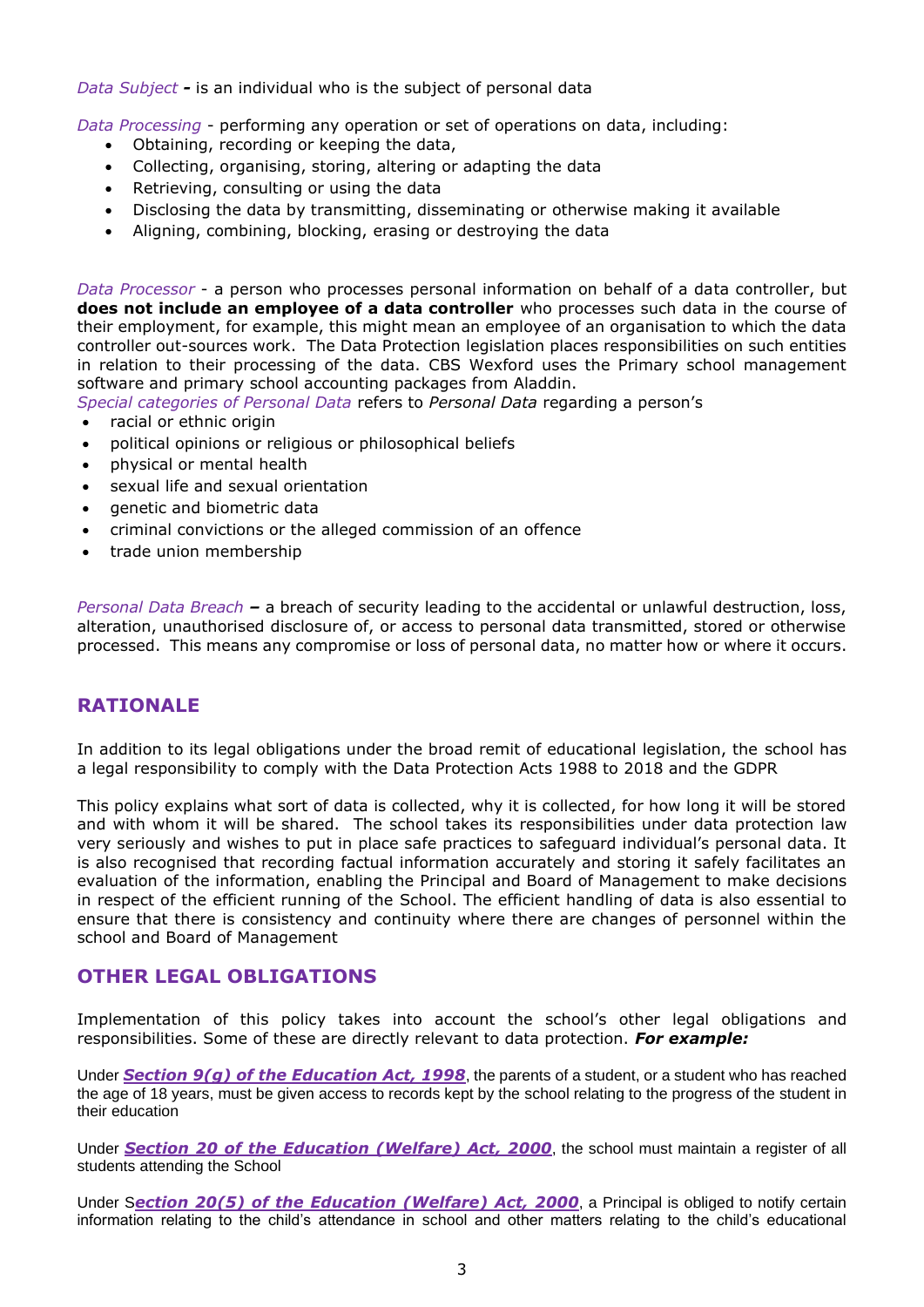progress to the Principal of another school to which a student is transferring. [Ainm na Scoile] sends, by post, a copy of a child's *Passport,* as provided by the National Council for Curriculum and Assessment, to the Principal of the Post-Primary School in which the pupil has been enrolled

Where reports on pupils which have been completed by professionals, apart from [*Ainm na Scoile*] staff, are included in current pupil files, such reports are only passed to the Post-Primary school following express written permission having been sought and received from the parents of the said pupils

Under *Section 21 of the [Education \(Welfare\) Act, 2000](http://www.oireachtas.ie/documents/bills28/acts/2000/a2200.pdf)*, the school must record the attendance or non-attendance of students registered at the school on each school day

Under *Section 28 of the [Education \(Welfare\) Act, 2000](http://www.oireachtas.ie/documents/bills28/acts/2000/a2200.pdf)*, the School may supply *Personal Data* kept by it to certain prescribed bodies (the Department of Education and Skills, Tusla, the National Council for Special Education and other schools). The BoM must be satisfied that it will be used for a 'relevant purpose' (which includes recording a person's educational or training history or monitoring their educational or training progress; or for carrying out research into examinations, participation in education and the general effectiveness of education or training)

Under *Section 14 of the Education for Persons with Special Educational Needs Act, 2004*, the school is required to furnish to the National Council for Special Education (and its employees, which would include Special Educational Needs Organisers) such information as the Council may from time to time reasonably request

The *Freedom of Information Act 2014* provides a qualified right to access to information held by public bodies which does not necessarily have to be "personal data", as with data protection legislation. While most schools are not currently subject to freedom of information legislation, (with the exception of schools under the direction of Education and Training Boards), if a school has furnished information to a body covered by the Freedom of Information Act (such as the Department of Education and Skills, etc.) these records could be disclosed by that body if a request is made to that body

Under *Section 26(4) of the Health Act, 1947* a School shall cause all reasonable facilities (including facilities for obtaining names and addresses of pupils attending the school) to be given to a health authority who has served a notice on it of medical inspection, e.g. a dental inspection

Under *Children First Act 2015, mandated persons in* schools have responsibilities to report child welfare concerns to TUSLA- Child and Family Agency (or in the event of an emergency and the unavailability of TUSLA, to An Garda Síochána)

# **RELATIONSHIP TO CHARACTERISTIC SPIRIT OF THE SCHOOL:**

CBS Primary School, Wexford, seeks to:

- enable students to develop their full potential
- provide a safe and secure environment for learning
- promote respect for the diversity of values, beliefs, traditions, languages and ways of life in society

We aim to achieve these goals while respecting the privacy and data protection rights of students, staff, parents/guardians and others who interact with us. The school wishes to achieve these aims/missions while fully respecting individuals' rights to privacy and rights under the Data Protection legislation.

# **PERSONAL DATA**

The *Personal Data* records held by the school **may** include:

#### *1. Staff records:*

#### *a) Categories of staff data:*

As well as existing members of staff (and former members of staff), these records may also relate to applicants applying for positions within the school, trainee teachers and teachers under probation. These staff records may include: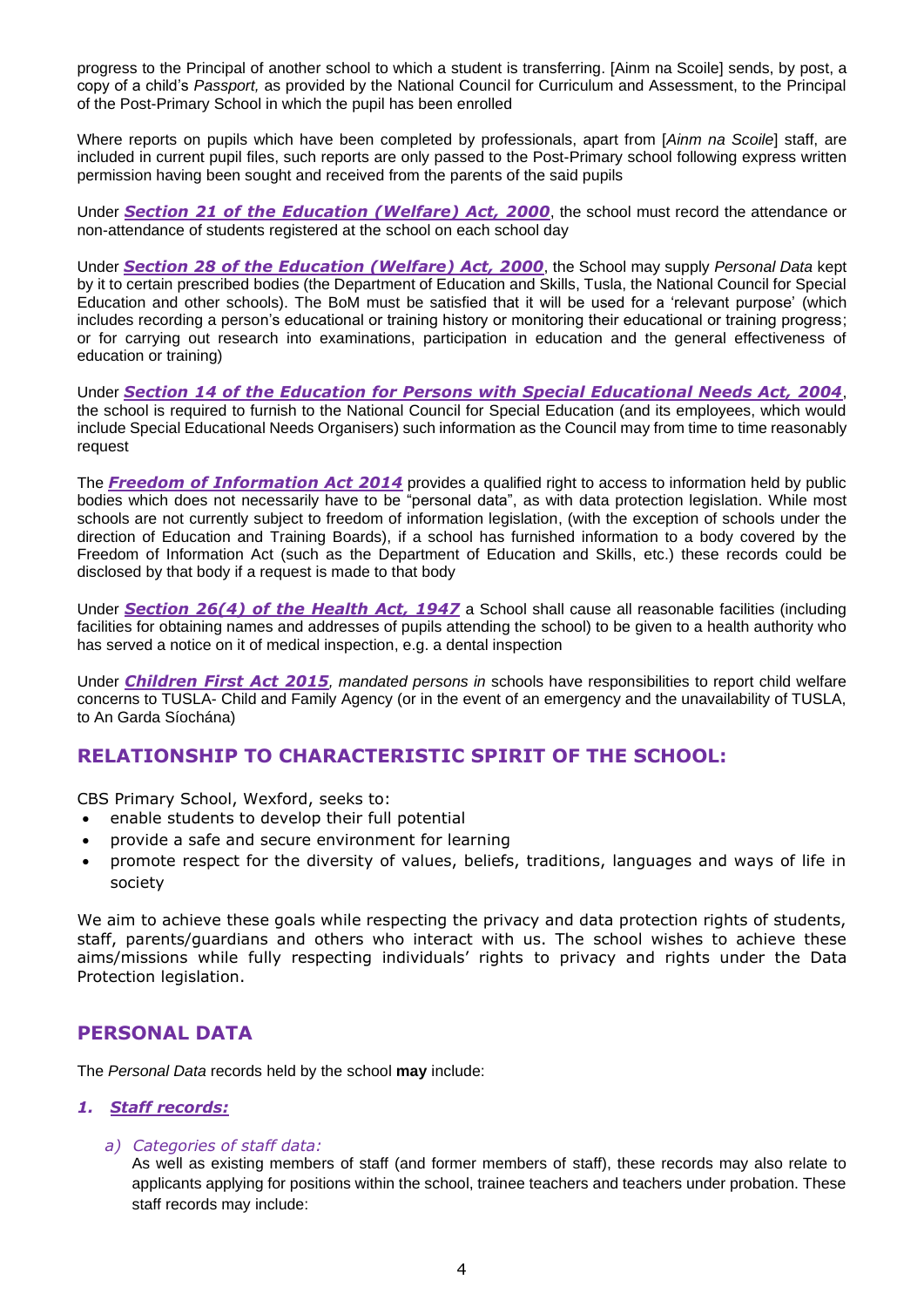- Name, address and contact details, PPS number.
- Name and contact details of next-of-kin in case of emergency.
- Original records of application and appointment to promotion posts
- Details of approved absences (career breaks, parental leave, study leave, etc.)
- Details of work record (qualifications, classes taught, subjects, etc.)
- Details of any accidents/injuries sustained on school property or in connection with the staff member carrying out their school duties
- Records of any reports the school (or its employees) have made in respect of the staff member to State departments and/or other agencies under Children First Act 2015

#### b) *Purposes*:

Staff records are kept for the purposes of:

- the management and administration of school business (now and in the future)
- to facilitate the payment of staff, and calculate other benefits/entitlements (including reckonable service for the purpose of calculation of pension payments, entitlements and/or redundancy payments where relevant)
- to facilitate pension payments in the future
- human resources management
- recording promotions made (documentation relating to promotions applied for) and changes in responsibilities, etc.
- to enable the school to comply with its obligations as an employer, including the preservation of a safe, efficient working and teaching environment (including complying with its responsibilities under the Safety, Health and Welfare at Work Act 2005)
- to enable the school to comply with requirements set down by the Department of Education and Skills, the Revenue Commissioners, the National Council for Special Education, TUSLA, the HSE, and any other governmental, statutory and/or regulatory departments and/or agencies
- and for compliance with legislation relevant to the school.

#### *c) Location and Security procedures of CBS Primary School, Wexford.*

- a. Manual records are kept in a secure, locked filing cabinet in a locked administration office only accessible to personnel who are authorised to use the data. Employees are required to maintain the confidentiality of any data to which they have access.
- b. Digital records are stored on password-protected computer with adequate encryption and firewall software in a locked office. The school has the burglar alarm activated during out-of-school hours.

### *2. Student records:*

#### *a) Categories of student data:*

These may include:

- Information which may be sought and recorded at enrolment and may be collated and compiled during the course of the student's time in the school. These records may include:
	- o name, address and contact details, PPS number
	- o date and place of birth
	- o names and addresses of parents/guardians and their contact details (including any special arrangements with regard to guardianship, custody or access)
	- o religious belief
	- o racial or ethnic origin
	- o membership of the Traveller community, where relevant
	- o whether they (or their parents) are medical card holders
	- $\circ$  whether English is the student's first language and/or whether the student requires English language support
	- $\circ$  any relevant special conditions (e.g. special educational needs, health issues, etc.) which may apply
- Information on previous academic record (including reports, references, assessments and other records from any previous school(s) attended by the student
- Psychological, psychiatric and/or medical assessments
- Attendance records
- Photographs and recorded images of students (including at school events and noting achievements) are managed in line with the accompanying policy on school photography.
- Academic record subjects studied, class assignments, examination results as recorded on official School reports
- Records of significant achievements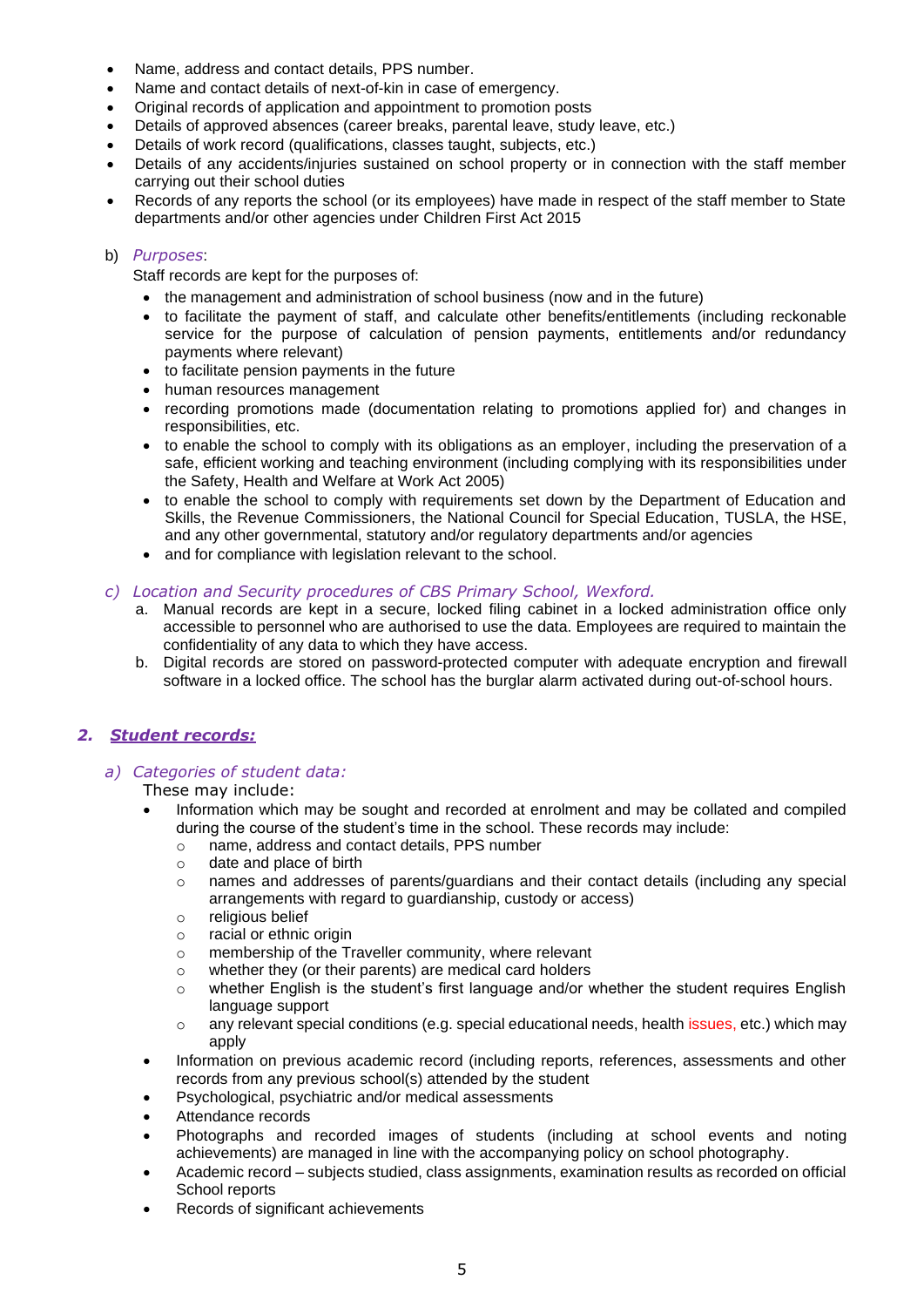- Whether the student is exempt from studying Irish
- Records of disciplinary issues/investigations and/or sanctions imposed
- Other records e.g. records of any serious injuries/accidents, etc. (Note: it is advisable to inform parents that a particular incident is being recorded).
- Records of any reports the school (or its employees) have made in respect of the student to State Departments and/or other agencies under Children First Act 2015.
- *b) Purposes: The purposes for keeping student records include:* 
	- to enable each student to develop to his/her full potential
	- to comply with legislative or administrative requirements
	- to ensure that eligible students can benefit from the relevant additional teaching or financial supports
	- to support the provision of religious instruction
	- to enable parents/guardians to be contacted in the case of emergency or in the case of school closure, or to inform parents of their child's educational progress or to inform parents of school events, etc.
	- to meet the educational, social, physical and emotional requirements of the student
	- photographs and recorded images of students are taken to celebrate school achievements, e.g. compile yearbooks, establish a school website, record school events, and to keep a record of the history of the school. Such records are taken and used in accordance with the '*School Photography Policy'* and '*School Website Privacy Statement'*.
	- to ensure that the student meets the school's admission criteria
	- to ensure that students meet the minimum age requirement for attendance at Primary School.
	- to ensure that any student seeking an exemption from Irish meets the criteria in order to obtain such an exemption from the authorities
	- to furnish documentation/information about the student to the Department of Education and Skills, the National Council for Special Education, TUSLA, and other schools, etc. in compliance with law and directions issued by government departments
	- to furnish, when requested by the student (or their parents/guardians in the case of a student under 18 years) documentation/information/references to second-level educational institutions.

### *c) (Location and Security procedures as above):*

### *3. Board of Management records:*

- *a) Categories of Board of Management data:*
	- Name, address and contact details of each member of the Board of Management (including former members of the Board of Management)
	- Records in relation to appointments to the Board
	- Minutes of Board of Management meetings and correspondence to the Board which may include references to individuals.

#### *b) Purposes:*

To enable the Board of Management to operate in accordance with the Education Act 1998 and other applicable legislation and to maintain a record of Board appointments and decisions.

#### *c) (Location and Security procedures as above):*

#### *4. Other Records: Creditors*

*a) Categories of Board of Management data:*

The school may hold some or all of the following information about creditors (some of whom are selfemployed individuals):

- name
- address
- contact details
- PPS number
- tax details
- bank details and
- amount paid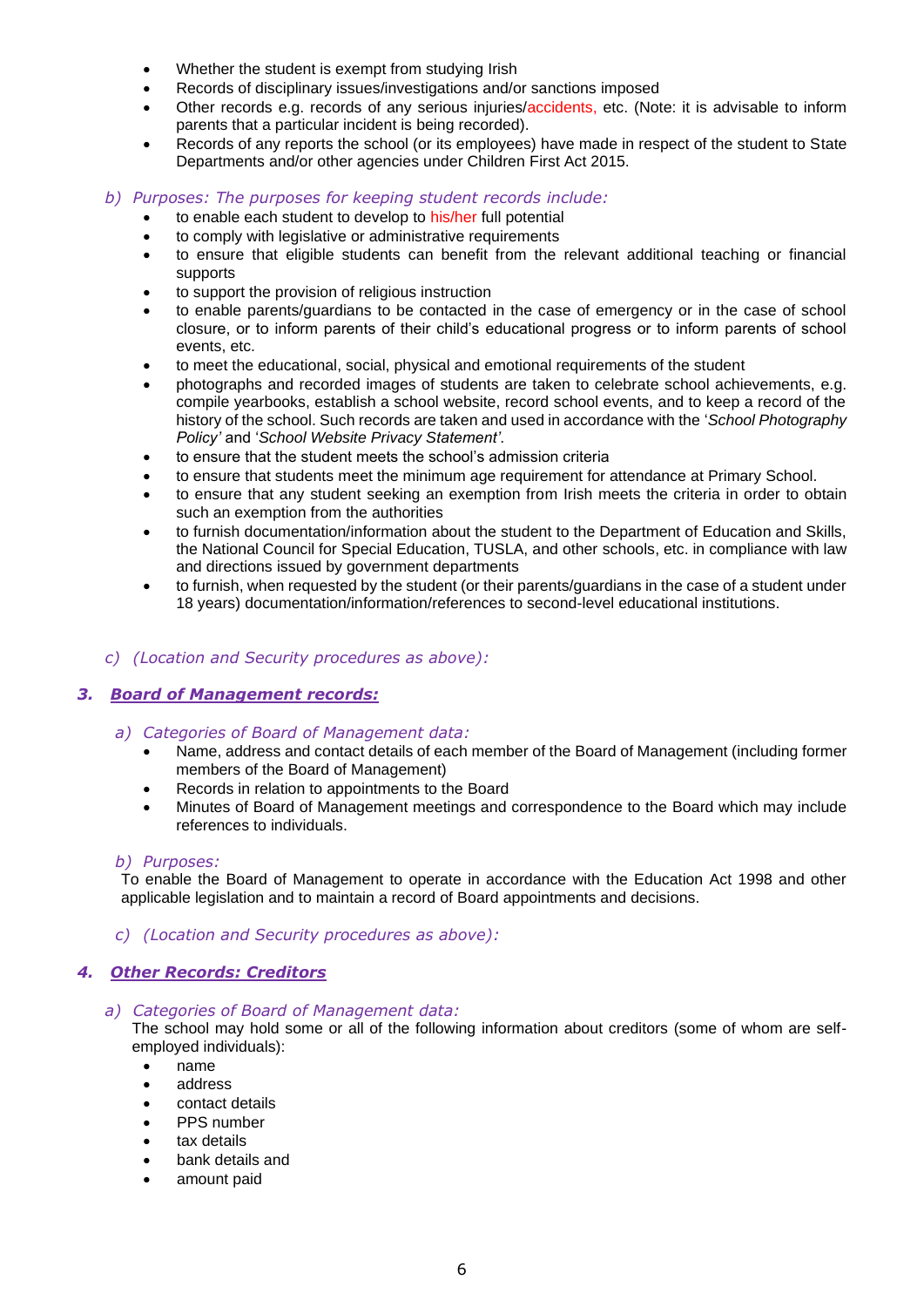#### *b) Purposes: The purposes for keeping creditor records are:*

This information is required for routine management and administration of the school's financial affairs, including the payment of invoices, the compiling of annual financial accounts and complying with audits and investigations by the Revenue Commissioners.

*c) (Location and Security procedures as above):* 

### *5. Other Records: Charity Tax-back Forms*

*a) Categories of Board of Management data:*

The school may hold the following data in relation to donors who have made charitable donations to the school:

- name
- address
- telephone number
- PPS number
- tax rate
- signature and
- the gross amount of the donation.

#### *b) Purposes: The purposes for keeping creditor records are:*

Schools are entitled to avail of the scheme of tax relief for donations of money they receive. To claim the relief, the donor must complete a certificate (CHY2) and forward it to the school to allow it to claim the grossed up amount of tax associated with the donation. The information requested on the appropriate certificate is the parents' name, address, PPS number, tax rate, telephone number, signature and the gross amount of the donation. This is retained by the School in the event of audit by the Revenue Commissioners.

*c) (Location and Security procedures as above):* 

# **CCTV IMAGES/RECORDINGS-**

CCTV is installed in CBS Primary School, Wexford.

---- cameras are installed externally at various points around the school.

---- cameras are installed internally;In the foyer covering the main entrance to the school

These CCTV systems may record images of staff, students and members of the public who visit the premises. The viewing station is in the main school administration office

#### *Purposes:*

Safety and security of staff, students and visitors and to safeguard school property and equipment.

#### *Security:*

Access to images/recordings is restricted to the Principal and Deputy Principal of the school. Recordings are retained for 28 days, except if required for the investigation of an incident. Images/recordings may be viewed or made available to An Garda Síochána pursuant to Data Protection Acts legislation.

# **EXAMINATION RESULTS**

The school will hold data comprising examination results in respect of its students. These include class, midterm, annual and continuous assessment results and the results of Standardised Tests

#### *Purposes:*

The main purpose for which these examination results are held is to monitor a student's progress and to provide a sound basis for advising them and their parents or guardian about educational attainment levels and recommendations for the future. The data may also be aggregated for statistical/reporting purposes, such as to compile results tables. The data may be transferred to the Department of Education and Skills, the National Council for Curriculum and Assessment and other schools to which pupils move.

#### *Location and Security procedures*

As above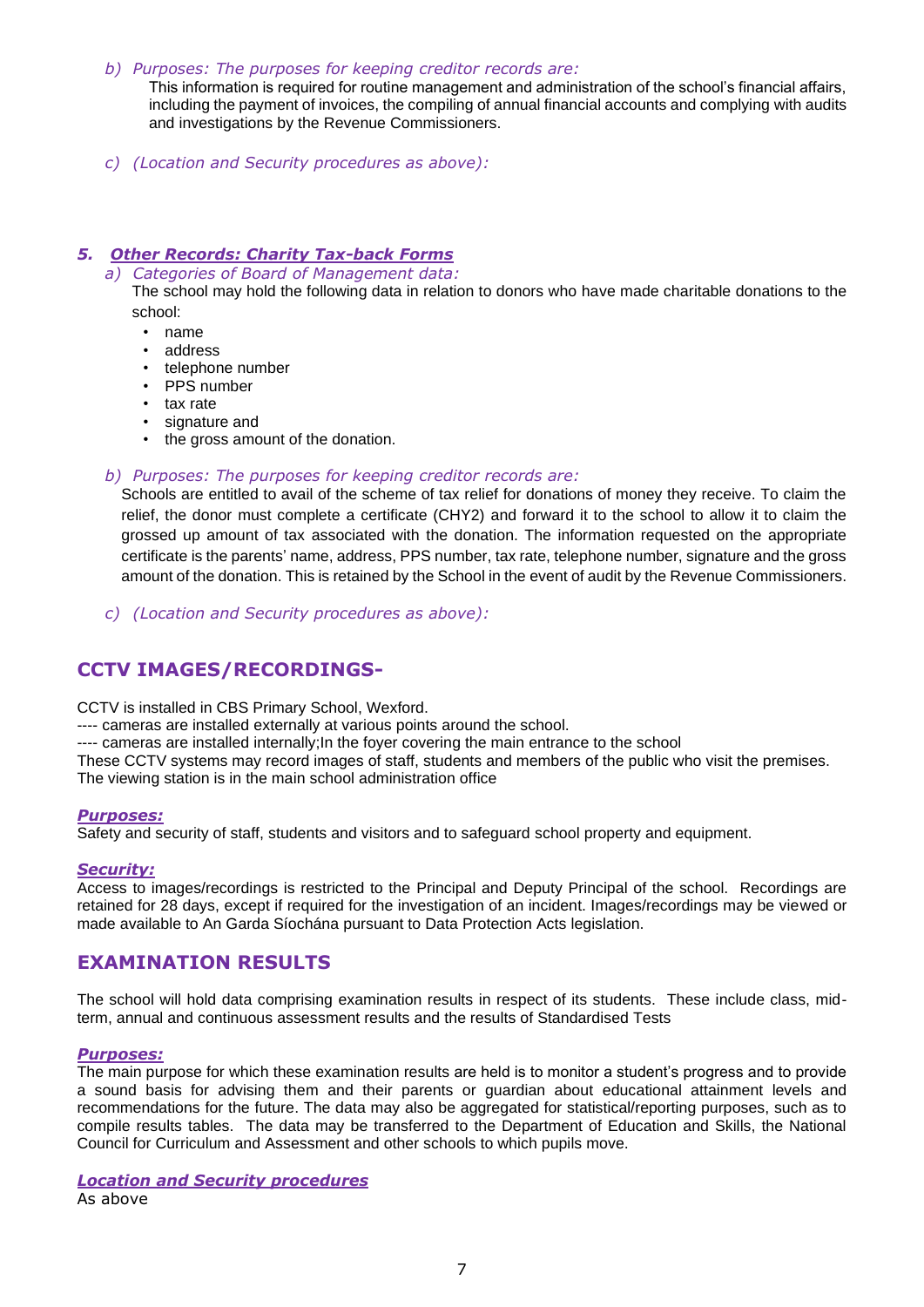# **LINKS TO OTHER POLICIES AND TO CURRICULUM DELIVERY**

Our school policies need to be consistent with one another, within the framework of the overall School Plan. Relevant school policies already in place or being developed or reviewed, shall be examined with reference to the *Data Protection Policy* and any implications which it has for them shall be addressed.

The following policies may be among those considered:

- Pupil Online Database (POD): Collection of the data for the purposes of complying with the Department of Education and Skills' pupil online database.
- Child Protection Procedures
- Anti-Bullying Procedures
- Code of Behaviour
- Enrolment Policy
- ICT Acceptable Usage Policy
- Assessment Policy
- Special Educational Needs Policy
- **Library Policy**
- Book-Rental Policy
- Critical Incident Policy
- Student Council Policy
- Attendance Policy

The above list is not exhaustive.

# **PROCESSING IN LINE WITH A DATA SUBJECT'S RIGHTS**

Data in this school will be processed in line with the data subject's rights. Data subjects have a right to:

- Know what personal data the school is keeping on them
- Request access to *any data* held about them by a data controller
- Prevent the processing of their data for direct-marketing purposes
- Ask to have inaccurate data amended
- Ask to have data erased once it is no longer necessary or irrelevant.

#### *Data Processors*

Where the school outsources to a data processor off-site, it is required by law to have a written contract in place. CBS Primary School, Wexford's, third party agreement specifies the conditions under which the data may be processed, the security conditions attaching to the processing of the data and that the data must be deleted or returned upon completion or termination of the contract.

#### *Personal Data Breaches*

All incidents in which personal data has been put at risk must be reported to the Office of the Data Protection Commissioner within 72 hours

When the personal data breach is likely to result in a high risk to the rights and freedoms of natural persons, the BoM must communicate the personal data breach to the data subject without undue delay

If a data processor becomes aware of a personal data breach, it must bring this to the attention of the data controller (BoM) without undue delay.

### *Dealing with a data access request*

Individuals are entitled to a copy of their personal data on written request

The individual is entitled to a copy of their personal data

Request must be responded to within one month. An extension may be required e.g. over holiday periods

No fee may be charged except in exceptional circumstances where the requests are repetitive or manifestly unfounded or excessive